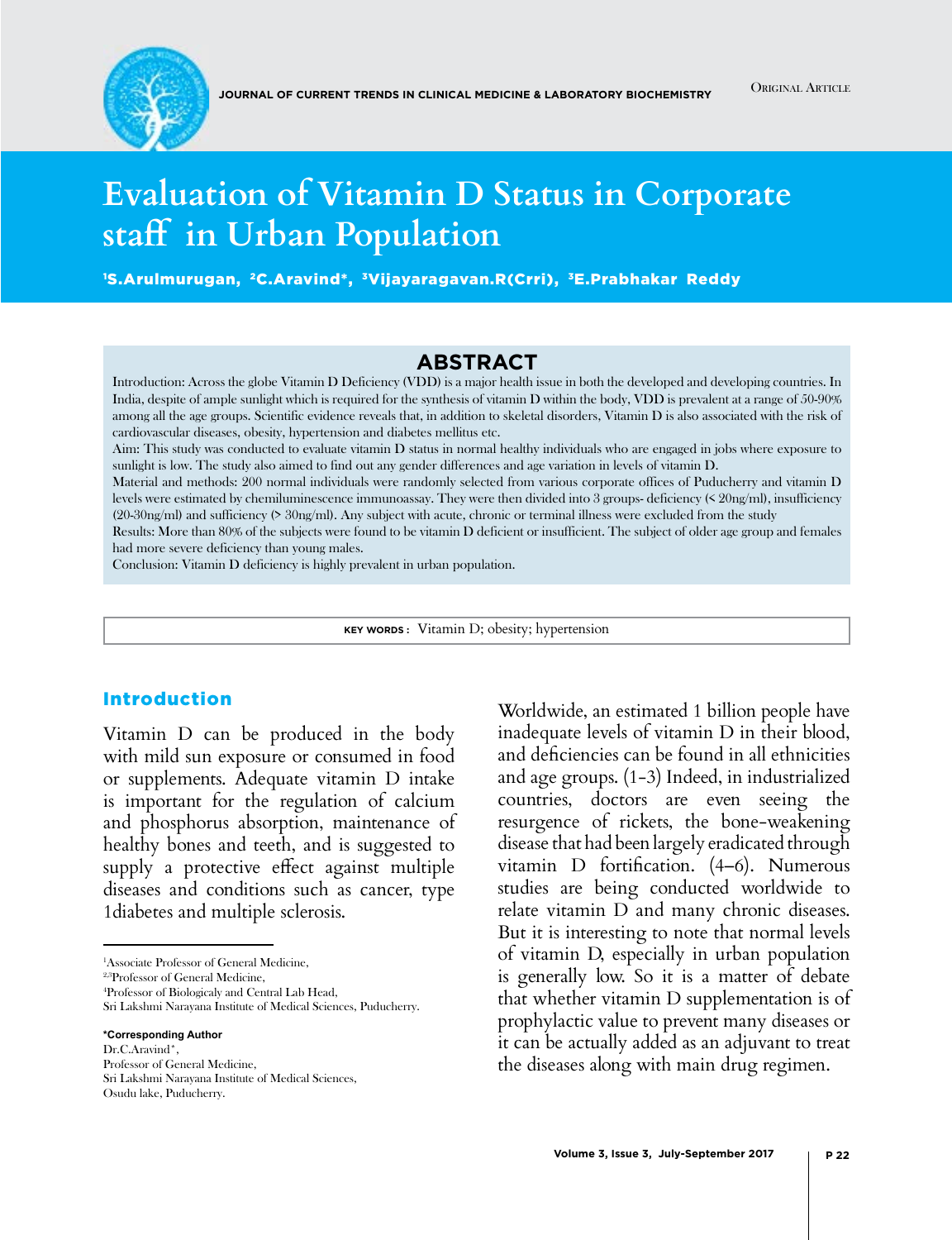The major source of vitamin D for children and adults is exposure to natural sunlight.[7,8,9] Thus, the major cause of VDD is inadequate exposure to sunlight.[7,11-13] Wearing a sunscreen with a sun protection factor of 30 reduces vitamin D synthesis in the skin by more than 95%.[14] People with a naturally dark skin tone have natural sun protection and require at least three to five times longer exposure to make the same amount of vitamin D as a person with a white skin tone.[15- 17] There is an inverse association of serum 25(OH)D and body mass index (BMI) greater than 30 kg/m2, and thus, obesity is associated with VDD.<sup>[17]</sup>

Patients with one of the fat malabsorption syndromes and bariatric patients are often unable to absorb the fat-soluble vitamin D, and patients with nephritic syndrome lose 25(OH)D bound to the vitamin D-binding protein in the urine. Patients on a wide variety of medications, including anticonvulsants and medications to treat AIDS/HIV, are at risk because these drugs enhance the catabolism of 25(OH)D and 1,25(OH)2D.[18] Patients with chronic granuloma-forming disorders (sarcoidosis, tuberculosis, and chronic fungal infections), some lymphomas, and primary hyperparathyroidism who have increased metabolism of 25(OH)D to 1,25(OH)2D are also at high risk for VDD.[19,20]

## Aim Of The Study

This study was conducted to evaluate vitamin D status in normal healthy individuals who are engaged in jobs where there is low exposure to sunlight. The study also aimed to find out any gender differences and age variation in vitamin D levels.

# Materials

The study was conducted after approval from Sri Lakshmi Narayana Institute Of Medical Science From February 2017 to July 2017. 200 normal individuals were randomly selected from various corporate offices of Bhubaneswar and vitamin D levels were estimated. They were then classified into 3 groups- deficiency (< 20ng/ml), insufficiency (20-30ng/ml) and sufficiency (> 30ng/ml). The following inclusion and exclusion criteria were decided for the study

## Inclusion Criteria

Age >18 years , upper limit at the discretion of investigator.

Subjects with indoor jobs with < 30 minutes of exposure to sunlight in a day

Ability to understand and the willingness to sign and date a informed written consent at the screening visit before performing any specific procedures.

# Exclusion Criteria

<18 years of age.

Children, pregnant and lactating mothers.

Any acute or terminal illness.

Uncontrolled hypertension or uncontrolled diabetes.

Any form of endocrine disorder, which could alter the plasma levels of vitamin D.

Those receiving any form of therapy in the preceding one week, which would affect the plasma levels of vitamin D like vitamin D preparations, calcium, corticosteroids, etc.

# Methods

Vitamin D Assay by Chemiluminescence immunoassay:

25 OH Vitamin D assay is a direct, competitive chemiluminescent immunoassay (CLIA) for quantitative determination of total 25 OH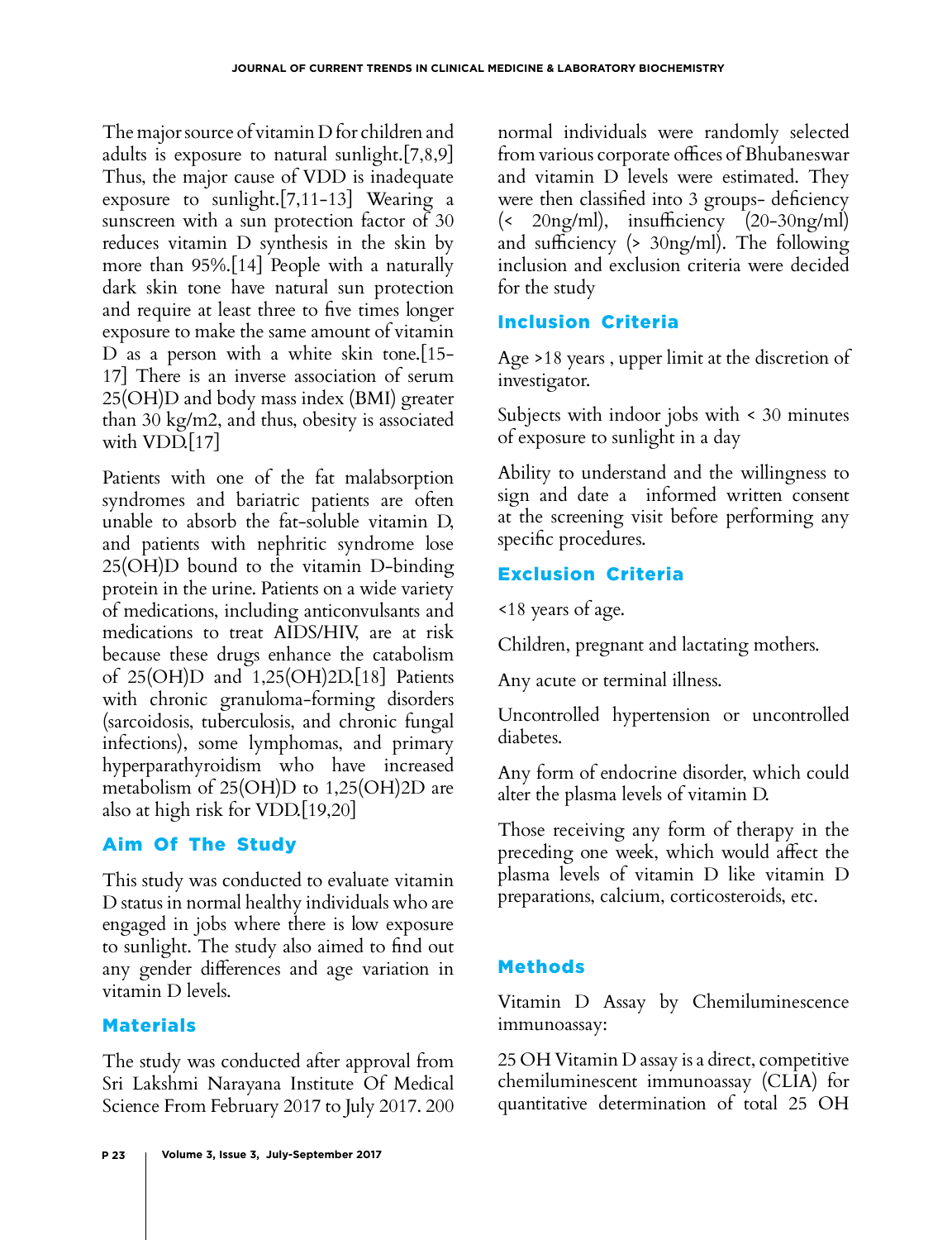vitamin D in serum or plasma. During the first incubation, 25 OH Vitamin D is dissociated from its binding protein and binds to the specific antibody on the solid phase. After 10 minutes the tracer (vitamin D linked to an isoluminol derivative) is added. After additional 10 minute incubation, the unbound material is removed with a wash cycle. Subsequently, the starter reagents are added to initiate a flash chemiluminescent reaction. The light signal is measured by a photomultiplier as relative light units (RLU) and is inversely proportional to the concentration of 25 OH Vitamin D present in calibrators, controls, or samples.

#### Results and Discussion

| Gender  | <b>Numbers</b> |    |
|---------|----------------|----|
| Males   | 10             | 55 |
| Females |                |    |

**TABLE 1- Gender Distribution**

|     | Mean  | Minimum | Maximum |
|-----|-------|---------|---------|
|     |       | (Years) | (Years) |
| Age | 43.62 | 19      | 60      |

**Table 2- Mean age of the study group.**

|                                       | Mean               |               |
|---------------------------------------|--------------------|---------------|
| Plasma Vit D levels ng/ml             | 14.89              |               |
| Range                                 | $8.0 - 38.5$ ng/ml |               |
|                                       |                    |               |
| Plasma Vit D status                   | <b>Numbers</b>     | $\frac{0}{0}$ |
| Deficiency (< 20ng/ml)                | 91                 | 45.5          |
| Insufficiency $(20-30 \text{ ng/ml})$ | 83                 | 41.5          |
| Sufficiency (>30 ng/ml)               | 31                 | 15.5          |

**Casle 3 : Mean and Range**



| Table 4- Mean and Stander |  |  |  |
|---------------------------|--|--|--|
|---------------------------|--|--|--|

|                                                                                          | Male             | <b>Females</b> |
|------------------------------------------------------------------------------------------|------------------|----------------|
| Vit D levels (ng/ml)<br>Mean± SD                                                         | $19.26 \pm 8.42$ | 13.86±6.65     |
| $\mathbf{W}_{\mathcal{L}}$ and $\mathbf{W}_{\mathcal{L}}$ and $\mathbf{W}_{\mathcal{L}}$ |                  |                |

| Vitamin D levels in<br>different age<br>Groups | <b>Numbers</b> | Mean  |
|------------------------------------------------|----------------|-------|
| <30 years                                      | 53             | 16.42 |
| $30 - 40$ years                                | 81             | 21.21 |
| vears                                          | 76             | 12.66 |

#### **Table 5- Mean Vitamin D Levels In Different Age Groups**



The gender distribution and mean age of the study group are depicted in table 1 and 2. The levels of vitamin D in the 3 groups- group 1 (deficiency), group 2 (insufficiency) and group 3 (sufficiency) are illustrated in table 3. It was observed that about more than 80% of the study population had either deficiency or insufficiency of vitamin D. Table 4 shows comparison of vitamin D levels between males and females and table 5 shows mean vitamin D levels in different age groups.

Vitamin D Deficiency is on a rise as a major public health problem in India. Majority of the population in India resides in areas receiving ample sunlight throughout the year; still vitamin D deficiency is a problem of growing concern [21, 22]. Skin complexion, poor sun exposure, vegetarian food habits and lower intake of vitamin D fortified foods could be attributed to the high prevalence of VDD in India [23]. However till the early 1990s, VDD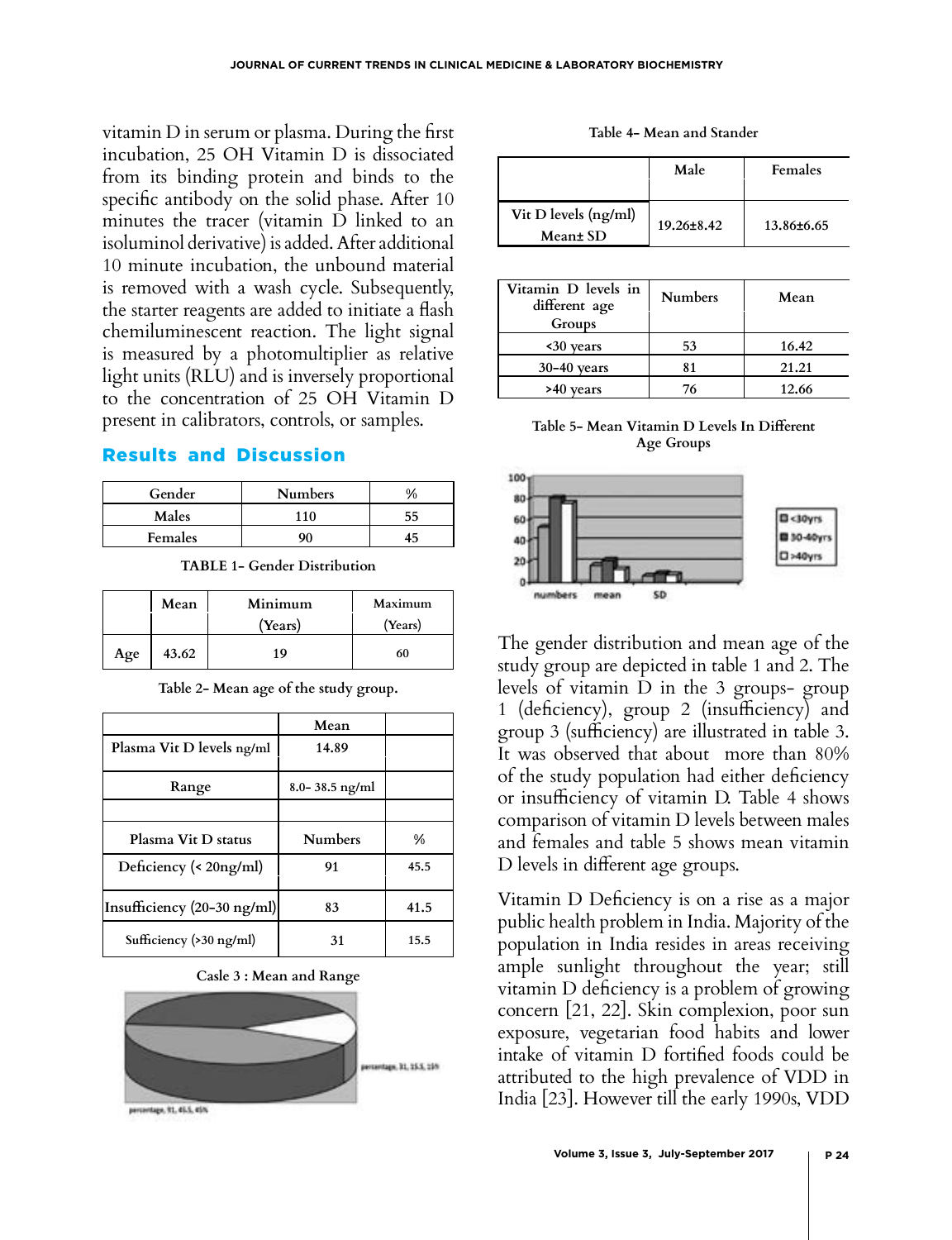was considered to be rare in India.

Such belief was based on studies measuring serum calcium and alkaline phosphatase in Indian population [24]. Till the year 2000, there was no systematic study which directly assessed body vitamin D status of Asian Indians residing in India [23]. A study conducted amongst apparently healthy subjects to measure their serum 25(OH)D level using sensitive and specific assay documented that significant hypovitaminosis D was present in up to 90 per cent of the subjects [23]. Subsequently, studies conducted in different parts of the country have documented a widespread prevalence of VDD.

This study also showed similar results with high prevalence of vitamin D deficiency in corporate staff in urban populations. It was also observed that vitamin D deficiency is more in older age groups and the women in general had lower levels of vitamin D. The reasons for such findings in this study may be the fact that women and older people are more confined to their homes outside office hours whereas younger males are involved in more outdoor jobs on holidays and in leisure hours. So they are exposed to more sunlight when compared to other groups which is still not enough to overcome deficiency of vitamin D in most cases.

### Conclusion

Vitamin D deficiency is very prevalent in normal healthy individuals and we should be very careful in linking the disease with vitamin D deficiency unless there is strong proof of any association with a particular disease. Vitamin D supplementation in our view will not be harmful in disease condition due to widespread nature of deficiency in all age groups.

#### References

- 1. Holick MF. Vitamin D deficiency. [N Engl J Med.](http://www.ncbi.nlm.nih.gov/pubmed/17634462?dopt=Citation)  2007; 357:266-81.
- 2. Gordon CM, DePeter KC, Feldman HA, Grace E, Emans SJ. Prevalence of vitamin D deficiency among healthy adolescents. [Arch Pediatr Adolesc](http://www.ncbi.nlm.nih.gov/pubmed/15184215?dopt=Citation)  [Med. 2](http://www.ncbi.nlm.nih.gov/pubmed/15184215?dopt=Citation)004; 158:531-7.
- 3. Lps P. Worldwide status of vitamin D nutrition. [J](http://www.ncbi.nlm.nih.gov/pubmed/20197091)  [Steroid Biochem Mol Biol.](http://www.ncbi.nlm.nih.gov/pubmed/20197091) 2010; 121:297-300.
- 4. Robinson PD, Hogler W, Craig ME, et al. The reemerging burden of rickets: a decade of experience from Sydney. [Arch Dis Child.](http://www.ncbi.nlm.nih.gov/pubmed/15956045?dopt=Citation) 2006; 91:564-568.
- 5. Kreiter SR, Schwartz RP, Kirkman HN, Jr., Charlton PA, Calikoglu AS, Davenport ML. Nutritional rickets in African American breast-fed infants. [J Pediatr.](http://www.ncbi.nlm.nih.gov/pubmed/10931404?dopt=Citation) 2000; 137:153-157.
- 6. Misra M, Pacaud D, Petryk A, Collett-Solberg PF, Kappy M. Vitamin D deficiency in children and its management: review of current knowledge and recommendations. [Pediatrics.](http://www.ncbi.nlm.nih.gov/pubmed/18676559?dopt=Citation) 2008; 122:398-417.
- 7. Moan J, Porojnicu AC, Dahlback A, Setlow RB. Addressing the health benefits and risks, involving vitamin D or skin cancer, of increased sun exposure. Proc Natl Acad Sci USA. 2008;105:668– 73.
- 8. Hollis BW. Circulating 25-hydroxyvitaminDlevels indicative of vitamin D sufficiency: Implications for establishing a new effective dietary intake recommendation for vitamin D. J Nutr. 2005;135:317–22
- 9. Maeda SS, Kunii IS, Hayashi L, Lazaretti-Castro M. The effect of sun exposure on 25-hydroxyvitamin D concentrations in young healthy subjects living in the city of Sao Paulo, Brazil. Braz J Med Biol Res. 2007;40:1653–9.
- 10. Brot C, Vestergaard P, Kolthoff N, Gram J, Hermann AP, Sorensen OH. Vitamin D status and its adequacy in healthy Danish peri-menopausal women: Relationships to dietary intake, sun exposure and serum parathyroid hormone. Br J Nutr. 2001;86(Suppl 1):S97–103.
- 11. Holick MF, Chen TC. Vitamin D deficiency: A worldwide problem with health consequences. Am J Clin Nutr. 2008;87:1080S–6S.
- 12. Holick MF, Chen TC, Sauter ER. Vitamin D and skin physiology: A D-lightful story. J Bone Miner Res. 2007;22(Suppl 2):V28–33
- 13. Looker AC, Pfeiffer CM, Lacher DA, Schleicher RL, Picciano MF, Yetley EA. Serum 25-hydroxyvitaminDstatus of the US population: 1988–1994 compared to 2000–2004. Am J Clin Nutr. 2008;88:1519–27.